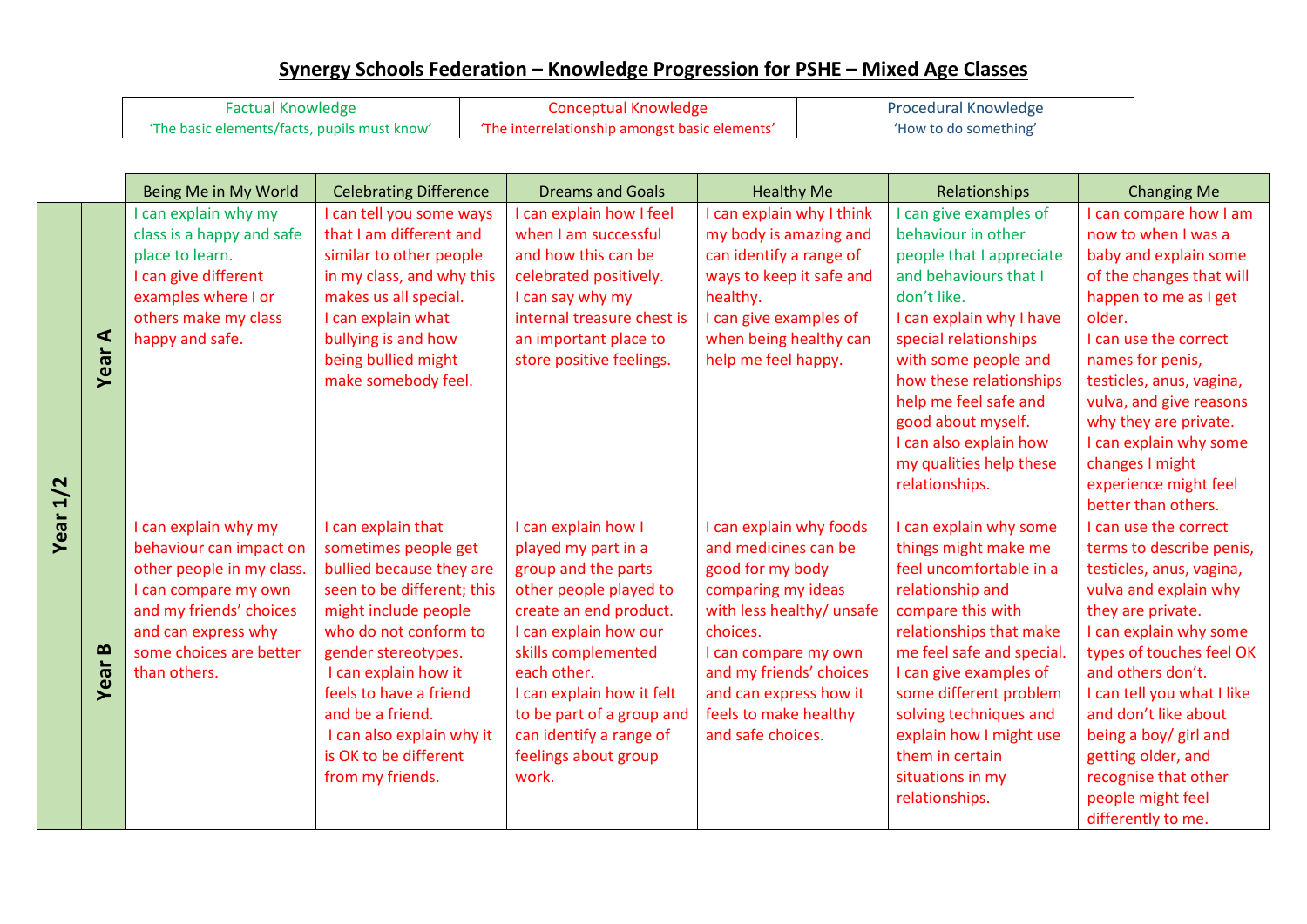| 3/4  | $\blacktriangleleft$<br><b>Year</b>       | I can explain how my<br>behaviour can affect<br>how others feel and<br>behave.<br>I can explain why it is<br>important to have rules<br>and how that helps me<br>and others in my class<br>learn.<br>I can explain why it is<br>important to feel valued. | I can describe different<br>conflicts that might<br>happen in family or<br>friendship groups and<br>how words can be used<br>in hurtful or kind ways<br>when conflicts happen.<br>I can tell you how being<br>involved with a conflict<br>makes me feel and can<br>offer strategies to help<br>the situation. e.g. Solve<br>It Together or asking for<br>help. | I am confident and<br>positive when I share my<br>success with others.<br>I can explain the<br>different ways that help<br>me learn and what I<br>need to do to improve.<br>I can explain how these<br>feelings can be stored in<br>my internal treasure<br>chest and why this is<br>important. | I can identify things,<br>people and places that I<br>need to keep safe from,<br>and can tell you some<br>strategies for keeping<br>myself safe and healthy<br>including who to go to<br>for help.<br>I can express how being<br>anxious/ scared and<br>unwell feels. | I can explain how my life<br>is influenced positively<br>by people I know and<br>also by people from<br>other countries.<br>I can explain why my<br>choices might affect my<br>family, friendships and<br>people around the world<br>who I don't know. | I can explain how boys'<br>and girls' bodies change<br>on the inside/outside<br>during the growing up<br>process and can tell you<br>why these changes are<br>necessary so that their<br>bodies can make babies<br>when they grow up.<br>I recognise how I feel<br>about these changes<br>happening to me and<br>can suggest some ideas<br>to cope with these<br>feelings.        |
|------|-------------------------------------------|-----------------------------------------------------------------------------------------------------------------------------------------------------------------------------------------------------------------------------------------------------------|----------------------------------------------------------------------------------------------------------------------------------------------------------------------------------------------------------------------------------------------------------------------------------------------------------------------------------------------------------------|-------------------------------------------------------------------------------------------------------------------------------------------------------------------------------------------------------------------------------------------------------------------------------------------------|-----------------------------------------------------------------------------------------------------------------------------------------------------------------------------------------------------------------------------------------------------------------------|--------------------------------------------------------------------------------------------------------------------------------------------------------------------------------------------------------------------------------------------------------|-----------------------------------------------------------------------------------------------------------------------------------------------------------------------------------------------------------------------------------------------------------------------------------------------------------------------------------------------------------------------------------|
| Year | $\boldsymbol{\underline{\omega}}$<br>Year | I can explain why being<br>listened to and listening<br>to others is important in<br>my school community.<br>I can explain why being<br>democratic is important<br>and can help me and<br>others feel valued.                                             | I can tell you a time<br>when my first<br>impression of someone<br>changed as I got to know<br>them.<br>I can also explain why<br>bullying might be<br>difficult to spot and<br>what to do about it if I'm<br>not sure.<br>I can explain why it is<br>good to accept myself<br>and others for who we<br>are.                                                   | I can plan and set new<br>goals even after a<br>disappointment.<br>I can explain what it<br>means to be resilient<br>and to have a positive<br>attitude.                                                                                                                                        | I can recognise when<br>people are putting me<br>under pressure and can<br>explain ways to resist<br>this when I want to.<br>I can identify feelings of<br>anxiety and fear<br>associated with peer<br>pressure.                                                      | I can recognise how<br>people are feeling when<br>they miss a special<br>person or animal.<br>I can give ways that<br>might help me manage<br>my feelings when<br>missing a special person<br>or animal.                                               | I can summarise the<br>changes that happen to<br>boys' and girls' bodies<br>that prepare them for<br>making a baby when<br>they are older.<br>I can explain some of the<br>choices I might make in<br>the future and some of<br>the choices that I have<br>no control over.<br>I can offer some<br>suggestions about how I<br>might manage my<br>feelings when changes<br>happen. |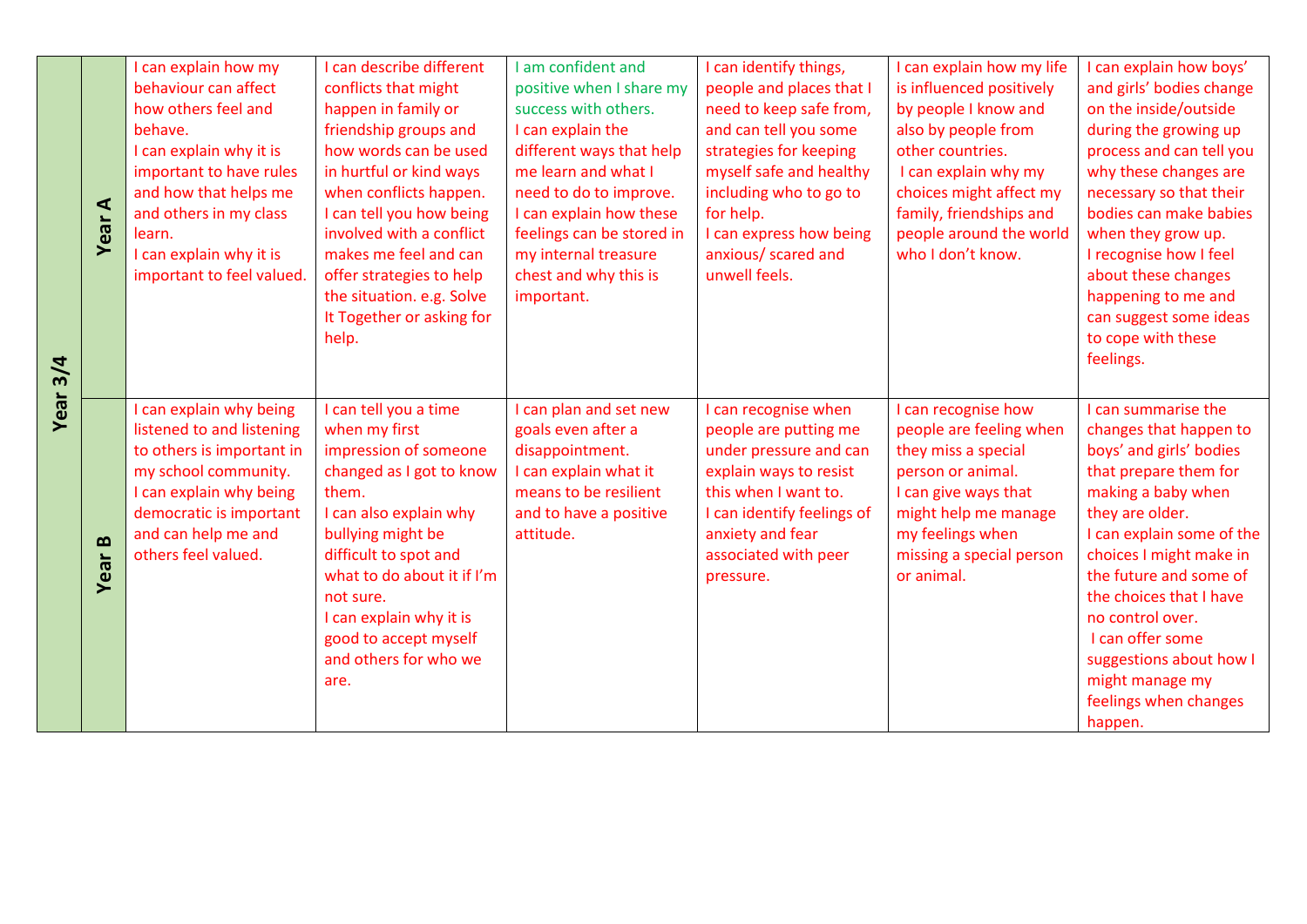|          |      | I can compare my life     | I can explain the           | I can compare my hopes    | I can explain different  | I can compare different    | I can explain how boys   |
|----------|------|---------------------------|-----------------------------|---------------------------|--------------------------|----------------------------|--------------------------|
|          |      | with other people in my   | differences between         | and dreams with those     | roles that food and      | types of friendships and   | and girls change during  |
|          |      | country and explain why   | direct and indirect types   | of young people from      | substances can play in   | the feelings associated    | puberty and why looking  |
|          |      | we have rules, rights and | of bullying and can offer   | different cultures.       | people's lives.          | with them.                 | after myself physically  |
|          |      | responsibilities to try   | a range of strategies to    | I can reflect on the      | I can also explain how   | I can also explain how to  | and emotionally is       |
|          |      | and make the school and   | help myself and others if   | hopes and dreams of       | people can develop       | stay safe when using       | important.               |
|          |      | the wider community a     | we become involved          | young people from         | eating problems          | technology to              | I can express how I feel |
|          |      | fair place.               | (directly or indirectly) in | another culture and       | (disorders) relating to  | communicate with my        | about the changes that   |
|          | ⋖    | I can explain how the     | a bullying situation.       | explain how this makes    | body image pressures     | friends, including how to  | will happen to me during |
|          | Year | actions of one person     | I can explain why racism    | me feel.                  | and how smoking and      | stand up for myself,       | puberty.                 |
|          |      | can affect another and    | and other forms of          |                           | alcohol misuse is        | negotiate and to resist    | I accept these changes   |
|          |      | can give examples of this | discrimination are          |                           | unhealthy.               | peer pressure.             | might happen at          |
|          |      | from school and a wider   | unkind.                     |                           | I can summarise          | I can apply strategies to  | different times to my    |
|          |      | community context.        | I can express how I feel    |                           | different ways that I    | manage my feelings and     | friends.                 |
|          |      |                           | about discriminatory        |                           | respect and value my     | the pressures I may face   |                          |
|          |      |                           | behaviour.                  |                           | body.                    | to use technology in       |                          |
| Year 5/6 |      |                           |                             |                           |                          | ways that may be risky     |                          |
|          |      |                           |                             |                           |                          | or cause harm to myself    |                          |
|          |      |                           |                             |                           |                          | or others.                 |                          |
|          |      | I can explain how my      | I can explain ways in       | I can explain different   | I can identify and apply | I can identify when        | I recognise how I feel   |
|          |      | choices can have an       | which difference can be     | ways to work with         | skills to keep myself    | people may be              | when I reflect on        |
|          |      | impact on people in my    | a source of conflict or a   | others to help make the   | emotionally healthy and  | experiencing feelings      | becoming a teenager      |
|          |      | immediate community       | cause for celebration.      | world a better place      | to manage stress and     | associated with loss and   | and how I feel about the |
|          |      | and globally.             | I can show empathy with     | I can explain what        | pressure.                | also recognise when        | development and birth    |
|          |      | I can empathise with      | people in situations        | motivates me to make      |                          | people are trying to gain  | of a baby.               |
|          |      | others in my community    | where their difference is   | the world a better place. |                          | power or control.          |                          |
|          | œ    | and globally and explain  | a source of conflict or a   |                           |                          | I can explain the feelings |                          |
|          | Year | how this can influence    | cause for celebration.      |                           |                          | I might experience if I    |                          |
|          |      | the choices I make.       |                             |                           |                          | lose somebody special      |                          |
|          |      |                           |                             |                           |                          | and when I need to         |                          |
|          |      |                           |                             |                           |                          | stand up for myself and    |                          |
|          |      |                           |                             |                           |                          | my friends in real or      |                          |
|          |      |                           |                             |                           |                          | online situations.         |                          |
|          |      |                           |                             |                           |                          | I can offer strategies to  |                          |
|          |      |                           |                             |                           |                          | help me manage these       |                          |
|          |      |                           |                             |                           |                          | feelings and situations.   |                          |